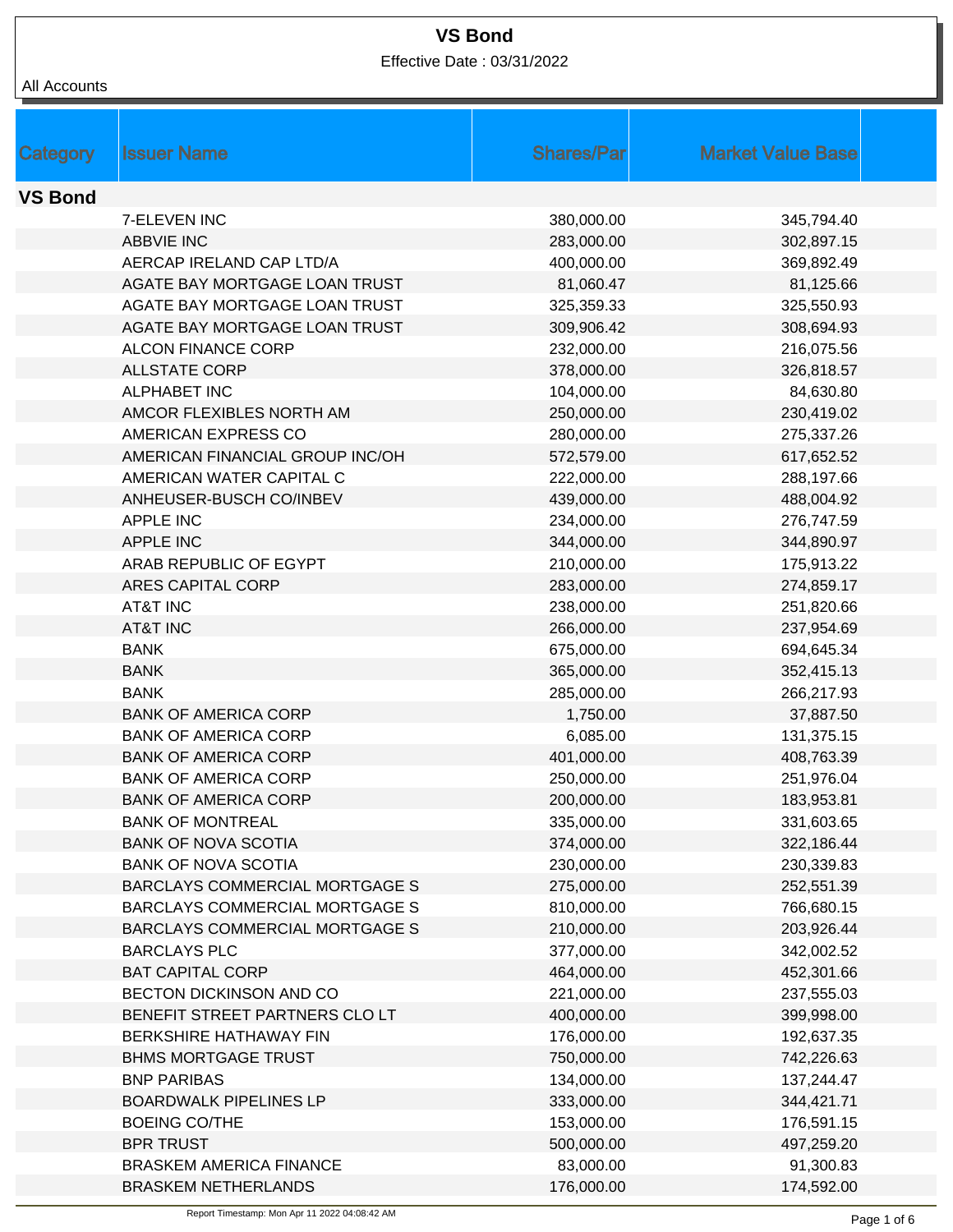Effective Date : 03/31/2022

| Category | <b>Issuer Name</b>                  | <b>Shares/Par</b> | <b>Market Value Base</b> |
|----------|-------------------------------------|-------------------|--------------------------|
|          | <b>BRITISH TELECOMMUNICATIO</b>     | 355,000.00        | 336,433.95               |
|          | <b>BROADCOM INC</b>                 | 432,000.00        | 437,883.17               |
|          | <b>BRUNSWICK CORP/DE</b>            | 218,000.00        | 215,556.22               |
|          | <b>BURLINGTN NORTH SANTA FE</b>     | 272,000.00        | 339,247.99               |
|          | CANADIAN NATURAL RESOURCES LTD      | 227,000.00        | 271,456.92               |
|          | <b>CARRIER GLOBAL CORP</b>          | 200,000.00        | 182,909.14               |
|          | <b>CENOVUS ENERGY INC</b>           | 207,000.00        | 224,282.45               |
|          | CF HIPPOLYTA ISSUER LLC             | 230,125.87        | 217,653.00               |
|          | <b>CHARLES SCHWAB CORP/THE</b>      | 464,000.00        | 432,626.45               |
|          | <b>CHARLES SCHWAB CORP/THE</b>      | 350,000.00        | 348,687.50               |
|          | CHARTER COMM OPT LLC/CAP            | 293,000.00        | 333,850.47               |
|          | CITIGROUP COMMERCIAL MORTGAGE       | 250,000.00        | 237,990.43               |
|          | <b>CITIGROUP INC</b>                | 141,000.00        | 151,571.47               |
|          | <b>CITIGROUP INC</b>                | 225,000.00        | 223,532.68               |
|          | <b>CITIGROUP INC</b>                | 323,000.00        | 308,146.26               |
|          | <b>CMS ENERGY CORP</b>              | 315,000.00        | 311,850.00               |
|          | CNH INDUSTRIAL CAP LLC              | 384,000.00        | 353,060.42               |
|          | <b>COMCAST CORP</b>                 | 243,000.00        | 248,696.08               |
|          | <b>COMM MORTGAGE TRUST</b>          | 390,000.00        | 389,671.62               |
|          | <b>COMM MORTGAGE TRUST</b>          | 352,034.22        | 348,092.99               |
|          | <b>COMMONSPIRIT HEALTH</b>          | 190,000.00        | 192,999.96               |
|          | <b>COMMONSPIRIT HEALTH</b>          | 263,000.00        | 261,563.55               |
|          | COMMONWEALTH OF BAHAMAS             | 210,000.00        | 162,489.60               |
|          | CONTINENTAL RESOURCES INC/OK        | 200,000.00        | 218,760.00               |
|          | COOPERATIEVE RABOBANK UA            | 318,000.00        | 291,147.78               |
|          | <b>CORESTATES CAPTL III</b>         | 365,000.00        | 350,419.70               |
|          | CREDIT SUISSE COMMERCIAL MORTG      | 195,619.86        | 195,900.01               |
|          | <b>CREDIT SUISSE MORTGAGE TRUST</b> | 162,762.17        | 162,245.66               |
|          | <b>CREDIT SUISSE MORTGAGE TRUST</b> | 250,967.80        | 250,834.21               |
|          | <b>CROWN CASTLE INTL CORP</b>       | 361,000.00        | 358,950.71               |
|          | <b>CVS HEALTH CORP</b>              | 240,000.00        | 271,188.46               |
|          | <b>DBUBS MORTGAGE TRUST</b>         | 360,000.00        | 355,645.08               |
|          | DEUTSCHE ALT-A SECURITIES INC       | 428.06            | 423.75                   |
|          | DEUTSCHE TELEKOM INT FIN            | 124,000.00        | 166,395.71               |
|          | DH EUROPE FINANCE                   | 293,000.00        | 281,031.81               |
|          | DREYFUS GOVERNMENT CASH MANAGE      | 2,902,856.41      | 2,902,856.41             |
|          | DRIVEN BRANDS FUNDING LLC           | 703,250.00        | 701,308.33               |
|          | DRIVEN BRANDS FUNDING LLC           | 349,125.00        | 313,907.02               |
|          | DUKE ENERGY PROGRESS LLC            | 93,000.00         | 95,798.82                |
|          | <b>EDISON INTERNATIONAL</b>         | 207,000.00        | 205,630.41               |
|          | ELARA HGV TIMESHARE ISSUER          | 325,390.26        | 313,555.65               |
|          | ELECTRICITE DE FRANCE SA            | 224,000.00        | 236,182.00               |
|          | <b>ENERGY TRANSFER LP</b>           | 395,000.00        | 396,211.78               |
|          | <b>EQUINIX INC</b>                  | 236,000.00        | 228,870.16               |
|          | EVERBANK MORTGAGE LOAN TRUST        | 74,281.99         | 74,639.74                |
|          | EVERBANK MORTGAGE LOAN TRUST        | 421,823.49        | 410,127.76               |
|          | <b>FANNIE MAE</b>                   | 14,460.58         | 13,916.35                |
|          |                                     |                   |                          |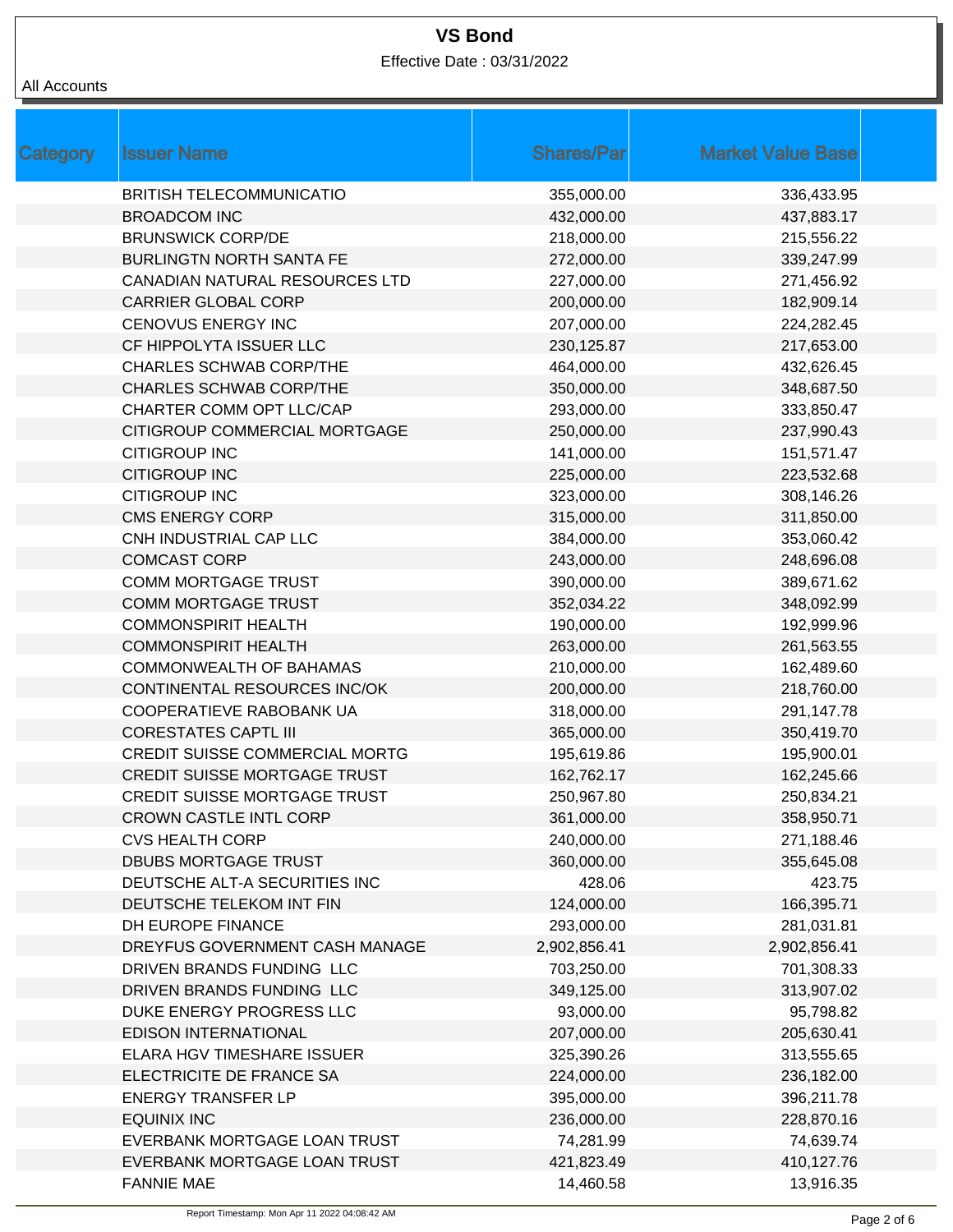Effective Date : 03/31/2022

| Category | <b>Issuer Name</b>            | <b>Shares/Par</b> | <b>Market Value Base</b> |  |
|----------|-------------------------------|-------------------|--------------------------|--|
|          | <b>FANNIE MAE</b>             | 273,309.12        | 269,996.04               |  |
|          | <b>FANNIE MAE</b>             | 3,389.04          | 3,659.03                 |  |
|          | <b>FANNIE MAE</b>             | 2,857.46          | 2,944.87                 |  |
|          | <b>FANNIE MAE</b>             | 5,373.96          | 5,546.98                 |  |
|          | <b>FANNIE MAE</b>             | 107,154.36        | 112,181.53               |  |
|          | <b>FANNIE MAE</b>             | 100,924.57        | 107,499.86               |  |
|          | <b>FANNIE MAE</b>             | 207,850.43        | 212,153.75               |  |
|          | <b>FANNIE MAE</b>             | 273,108.49        | 272,562.91               |  |
|          | <b>FANNIE MAE</b>             | 85,509.88         | 89,349.75                |  |
|          | <b>FANNIE MAE</b>             | 223,506.74        | 223,713.16               |  |
|          | <b>FANNIE MAE</b>             | 199,159.53        | 215,947.35               |  |
|          | <b>FANNIE MAE</b>             | 178,110.30        | 195,082.98               |  |
|          | <b>FANNIE MAE</b>             | 178,399.07        | 181,439.92               |  |
|          | <b>FANNIE MAE</b>             | 625,000.00        | 613,032.34               |  |
|          | <b>FANNIE MAE</b>             | 309,286.18        | 310,914.18               |  |
|          | <b>FANNIE MAE</b>             | 351,640.37        | 327,822.89               |  |
|          | <b>FANNIE MAE</b>             | 346,585.21        | 340,186.41               |  |
|          | <b>FANNIE MAE</b>             | 250,376.06        | 247,880.15               |  |
|          | <b>FANNIE MAE</b>             | 318,504.84        | 304,964.88               |  |
|          | <b>FANNIE MAE</b>             | 4,272.16          | 4,696.02                 |  |
|          | <b>FANNIE MAE</b>             | 27,020.16         | 29,257.81                |  |
|          | <b>FANNIE MAE</b>             | 26,604.62         | 27,857.81                |  |
|          | <b>FANNIE MAE</b>             | 103,404.82        | 103,421.59               |  |
|          | <b>FANNIE MAE</b>             | 67,499.75         | 70,324.01                |  |
|          | <b>FANNIE MAE</b>             | 405,828.51        | 402,240.65               |  |
|          | <b>FANNIE MAE</b>             | 685,515.61        | 663,547.62               |  |
|          | <b>FANNIE MAE</b>             | 45,262.43         | 48,085.81                |  |
|          | <b>FANNIE MAE</b>             | 60,950.73         | 65,620.73                |  |
|          | <b>FANNIE MAE</b>             | 116,494.60        | 125,376.45               |  |
|          | <b>FANNIE MAE</b>             | 76,247.86         | 81,210.33                |  |
|          | <b>FANNIE MAE</b>             | 65,754.64         | 68,830.15                |  |
|          | <b>FEDEX CORP</b>             | 340,000.00        | 380,016.71               |  |
|          | FIRSTENERGY TRANSMISSION      | 278,000.00        | 303,362.96               |  |
|          | FORD MOTOR CO                 | 202,000.00        | 180,111.28               |  |
|          | <b>FORTIS INC/CANADA</b>      | 85,000.00         | 84,104.42                |  |
|          | <b>FREDDIE MAC</b>            | 11,938.66         | 12,854.60                |  |
|          | <b>FREDDIE MAC</b>            | 6,284.07          | 7,024.26                 |  |
|          | <b>FREDDIE MAC</b>            | 223,258.35        | 237,394.29               |  |
|          | <b>FREDDIE MAC</b>            | 46,586.81         | 48,810.61                |  |
|          | <b>FREDDIE MAC</b>            | 35,190.42         | 37,417.58                |  |
|          | <b>FREDDIE MAC</b>            | 645,293.40        | 617,315.41               |  |
|          | <b>FREDDIE MAC</b>            | 144,197.38        | 150,694.14               |  |
|          | <b>FREDDIE MAC</b>            | 289,762.68        | 302,823.01               |  |
|          | <b>FREDDIE MAC</b>            | 588,442.84        | 547,130.05               |  |
|          | <b>FREDDIE MAC</b>            | 565,547.28        | 595,812.83               |  |
|          | <b>GENERAL MOTORS FINL CO</b> | 169,000.00        | 182,760.92               |  |
|          | <b>GENERAL MOTORS FINL CO</b> | 505,000.00        | 453,969.80               |  |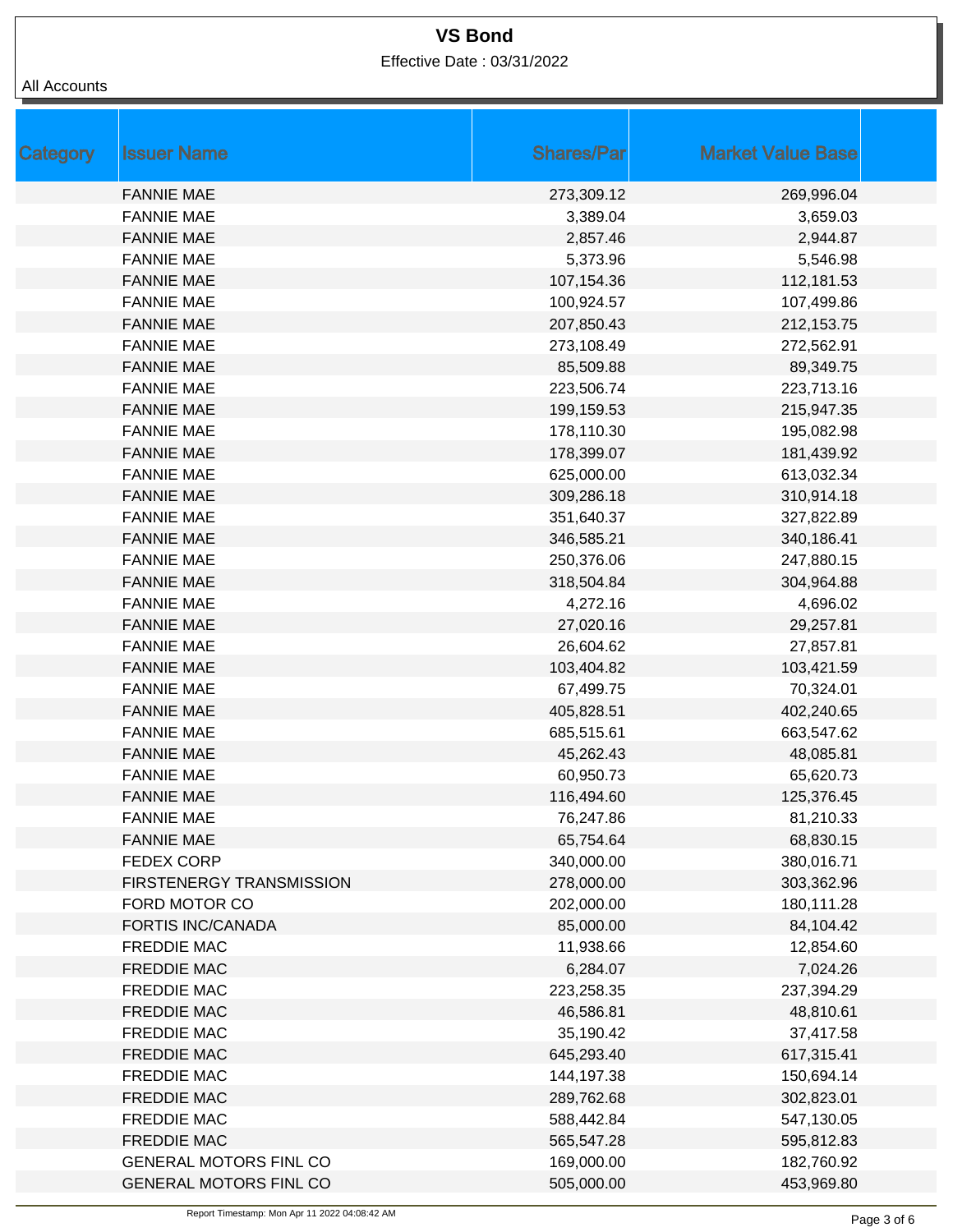Effective Date : 03/31/2022

| Category | <b>Issuer Name</b>                                        | <b>Shares/Par</b> | <b>Market Value Base</b> |
|----------|-----------------------------------------------------------|-------------------|--------------------------|
|          | <b>GOLDMAN SACHS GROUP INC</b>                            | 182,000.00        | 182,487.48               |
|          | <b>GOLDMAN SACHS GROUP INC</b>                            | 352,000.00        | 319,965.10               |
|          | <b>GOLDMAN SACHS GROUP INC</b>                            | 510,000.00        | 509,759.54               |
|          | <b>GOVERNMENT NATIONAL MORTGAGE A</b>                     | 93,797.46         | 96,382.39                |
|          | <b>GOVERNMENT NATIONAL MORTGAGE A</b>                     | 150,214.78        | 148,848.16               |
|          | GOVERNMENT NATIONAL MORTGAGE A                            | 63,133.06         | 67,266.34                |
|          | GOVERNMENT NATIONAL MORTGAGE A                            | 84,112.92         | 88,432.33                |
|          | <b>GOVERNMENT NATIONAL MORTGAGE A</b>                     | 254,645.55        | 271,558.50               |
|          | GOVERNMENT NATIONAL MORTGAGE A                            | 20,689.55         | 22,197.68                |
|          | <b>GS MORTGAGE SECURITIES TRUST</b>                       | 250,000.00        | 241,612.68               |
|          | <b>GS MORTGAGE SECURITIES TRUST</b>                       | 375,000.00        | 375,004.69               |
|          | <b>GS MORTGAGE SECURITIES TRUST</b>                       | 390,000.00        | 362,155.37               |
|          | <b>GS MORTGAGE-BACKED SECURITIES</b>                      | 297,855.33        | 276,350.47               |
|          | <b>GSK CONSUMER HEALTHCARE</b>                            | 318,000.00        | 318,585.12               |
|          | HOME DEPOT INC/THE                                        | 227,000.00        | 293,426.99               |
|          | HONO MORTGAGE TRUST                                       | 315,000.00        | 309,993.01               |
|          | <b>HOST HOTELS &amp; RESORTS LP</b>                       | 338,000.00        | 346,109.57               |
|          | <b>HSBC HOLDINGS PLC</b>                                  | 205,000.00        | 207,218.74               |
|          | HUNTINGTON BANCSHARES INC/OH                              | 349,000.00        | 327,640.65               |
|          | HYUNDAI CAPITAL AMERICA                                   | 316,000.00        | 306,488.22               |
|          | <b>INVITATION HOMES OP</b>                                | 256,000.00        | 261,482.79               |
|          | ISHARES JP MORGAN USD EMERGING MARKETS<br><b>BOND ETF</b> | 45,431.00         | 4,441,334.56             |
|          | JACK IN THE BOX FUNDING LLC                               | 300,000.00        | 283,466.76               |
|          | <b>JBS FINANCE LUXEMBOURG</b>                             | 374,000.00        | 347,356.24               |
|          | <b>JBS USA/FOOD/FINANCE</b>                               | 120,000.00        | 104,359.71               |
|          | JERSEY MIKE'S FUNDING LLC                                 | 267,330.00        | 264,208.65               |
|          | JIMMY JOHNS FUNDING LLC                                   | 153,750.00        | 154,505.68               |
|          | JIMMY JOHNS FUNDING LLC                                   | 300,000.00        | 293,250.00               |
|          | JOHN DEERE CAPITAL CORP                                   | 298,000.00        | 284,860.45               |
|          | JP MORGAN CHASE COMMERCIAL MOR                            | 805,000.00        | 809,464.13               |
|          | JP MORGAN CHASE COMMERCIAL MOR                            | 350,000.00        | 349,031.13               |
|          | JP MORGAN MORTGAGE TRUST                                  | 503,535.53        | 491,564.88               |
|          | JP MORGAN MORTGAGE TRUST                                  | 443,494.75        | 405,325.37               |
|          | JPMORGAN CHASE & CO                                       | 6,309.00          | 132,993.72               |
|          | JPMORGAN CHASE & CO                                       | 7,000.00          | 153,020.00               |
|          | JPMORGAN CHASE & CO                                       | 336,000.00        | 335,018.84               |
|          | JPMORGAN CHASE & CO                                       | 256,000.00        | 239,569.30               |
|          | <b>KROGER CO/THE</b>                                      | 213,000.00        | 236,535.90               |
|          | LLOYDS BANKING GROUP PLC                                  | 343,000.00        | 335,593.09               |
|          | LOWE'S COS INC                                            | 308,000.00        | 329,624.51               |
|          | <b>MADISON PARK FUNDING LTD</b>                           | 375,000.00        | 371,513.25               |
|          | <b>MAGALLANES INC</b>                                     | 218,000.00        | 219,304.86               |
|          | <b>MAGALLANES INC</b>                                     | 218,000.00        | 223,089.18               |
|          | <b>MARS INC</b>                                           | 336,000.00        | 339,996.14               |
|          | <b>MASTERCARD INC</b>                                     | 374,000.00        | 341,013.91               |
|          | MC BRAZIL DWNSTRM                                         | 193,000.00        | 177,309.10               |
|          |                                                           |                   |                          |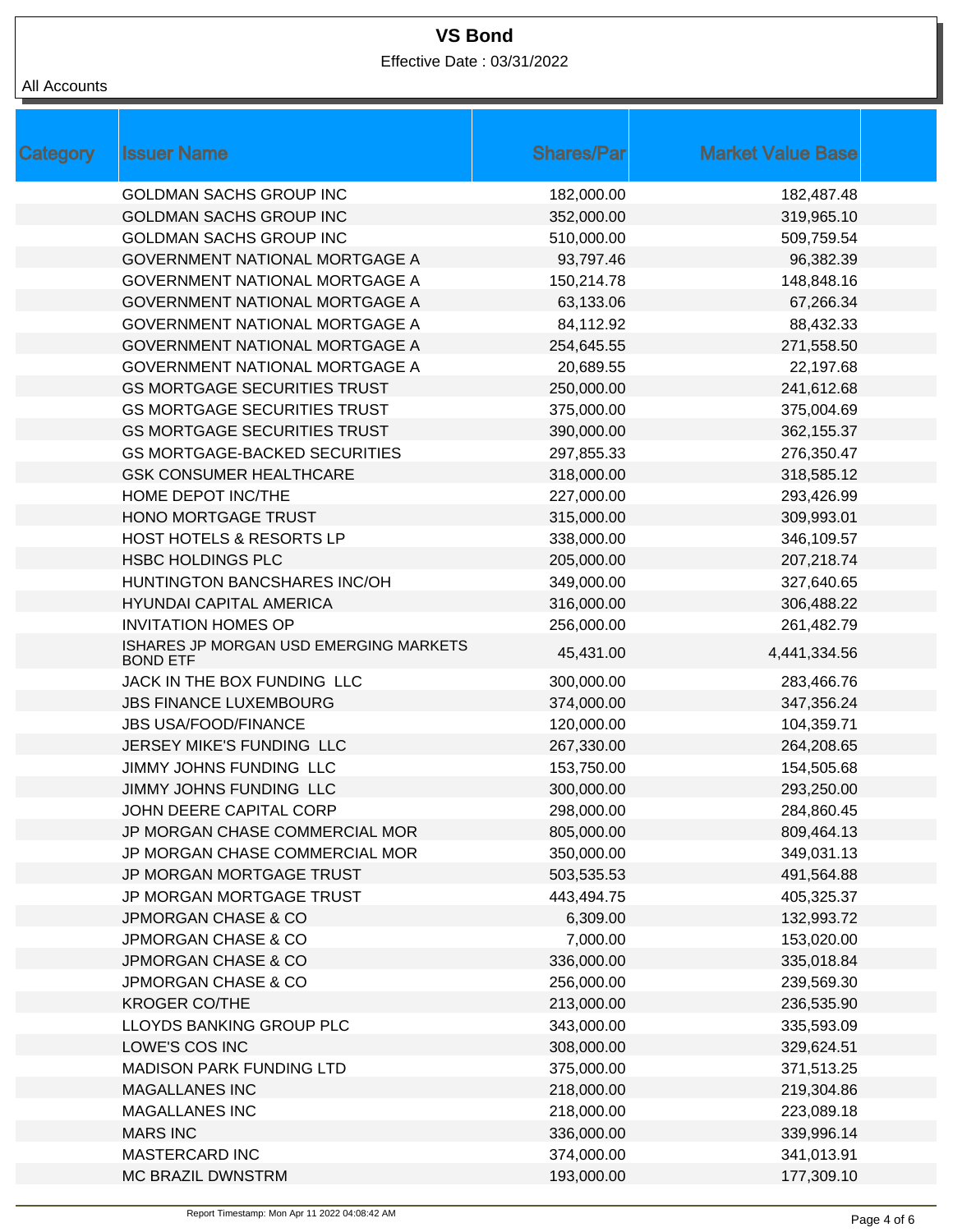Effective Date : 03/31/2022

| Category | <b>Issuer Name</b>             | <b>Shares/Par</b> | <b>Market Value Base</b> |
|----------|--------------------------------|-------------------|--------------------------|
|          | MICROCHIP TECHNOLOGY INC       | 370,000.00        | 350,618.53               |
|          | <b>MICROSOFT CORP</b>          | 148,000.00        | 155,027.03               |
|          | MID-AMERICA APARTMENTS         | 186,000.00        | 188,815.93               |
|          | MIDWEST CONNECTOR CAPIT        | 248,000.00        | 248,950.08               |
|          | MILL CITY MORTGAGE TRUST       | 289,383.07        | 275,791.88               |
|          | <b>MORGAN STANLEY</b>          | 311,000.00        | 316,494.59               |
|          | MORGAN STANLEY CAPITAL I TRUST | 355,000.00        | 367,263.05               |
|          | <b>MYLAN INC</b>               | 234,000.00        | 236,972.58               |
|          | <b>NETFLIX INC</b>             | 434,000.00        | 461,125.00               |
|          | <b>NEW MOUNTAIN CLO 1 LTD</b>  | 350,000.00        | 346,838.10               |
|          | NEW YORK CITY NY HSG DEV CORP  | 320,000.00        | 327,463.52               |
|          | <b>NGPL PIPECO LLC</b>         | 251,000.00        | 315,067.85               |
|          | NORFOLK SOUTHERN CORP          | 243,000.00        | 273,878.33               |
|          | NORTHWESTERN MUTUAL LIFE       | 273,000.00        | 266,296.86               |
|          | NXP BV/NXP FUNDING LLC         | 328,000.00        | 348,352.67               |
|          | OHIO POWER COMPANY             | 338,000.00        | 279,928.14               |
|          | <b>ORACLE CORP</b>             | 174,000.00        | 167,065.52               |
|          | <b>ORACLE CORP</b>             | 120,000.00        | 104,194.04               |
|          | PACIFIC GAS & ELECTRIC         | 372,000.00        | 297,066.12               |
|          | <b>PACIFICORP</b>              | 127,000.00        | 149,501.05               |
|          | PARAMOUNT GLOBAL               | 100,000.00        | 104,208.44               |
|          | PETROLEOS MEXICANOS            | 206,000.00        | 184,629.56               |
|          | PLANET FITNESS MASTER ISSUER L | 414,950.00        | 413,222.56               |
|          | PLANET FITNESS MASTER ISSUER L | 300,000.00        | 285,504.90               |
|          | PNC CAPITAL TRUST C            | 356,000.00        | 332,892.50               |
|          | PROCTER & GAMBLE CO/THE        | 490,000.00        | 426,809.45               |
|          | PRUDENTIAL FINANCIAL INC       | 345,000.00        | 348,760.50               |
|          | PUBLIC STORAGE                 | 7,631.00          | 156,359.19               |
|          | <b>REALTY INCOME CORP</b>      | 250,000.00        | 256,307.31               |
|          | <b>REPUBLIC OF CHILE</b>       | 306,000.00        | 252,431.64               |
|          | <b>REPUBLIC OF CHILE</b>       | 202,000.00        | 178,339.74               |
|          | REPUBLIC OF COLOMBIA           | 206,000.00        | 172,092.40               |
|          | <b>REPUBLIC OF ECUADOR</b>     | 226,000.00        | 188,712.26               |
|          | <b>REPUBLIC OF GHANA</b>       | 210,000.00        | 152,040.00               |
|          | REPUBLIC OF NIGERIA            | 205,000.00        | 170,334.50               |
|          | REPUBLIC OF PANAMA             | 153,000.00        | 147,054.42               |
|          | REPUBLIC OF UZBEKISTAN         | 200,000.00        | 172,500.00               |
|          | RESIDENTIAL ASSET SECURITIZATI | 78,679.14         | 48,281.77                |
|          | ROPER TECHNOLOGIES INC         | 285,000.00        | 274,743.49               |
|          | SABRA HEALTH CARE LP           | 290,000.00        | 297,004.94               |
|          | SEQUOIA MORTGAGE TRUST         | 98,484.09         | 98,487.42                |
|          | SEQUOIA MORTGAGE TRUST         | 65,849.11         | 65,782.37                |
|          | SEQUOIA MORTGAGE TRUST         | 451,520.99        | 452,424.57               |
|          | SEQUOIA MORTGAGE TRUST         | 409,190.90        | 409,783.24               |
|          | SG COMMERCIAL MORTGAGE SECURIT | 675,000.00        | 689,382.50               |
|          | SHERWIN-WILLIAMS CO/THE        | 301,000.00        | 318,626.14               |
|          | STARBUCKS CORP                 | 164,000.00        | 147,577.23               |
|          |                                |                   |                          |